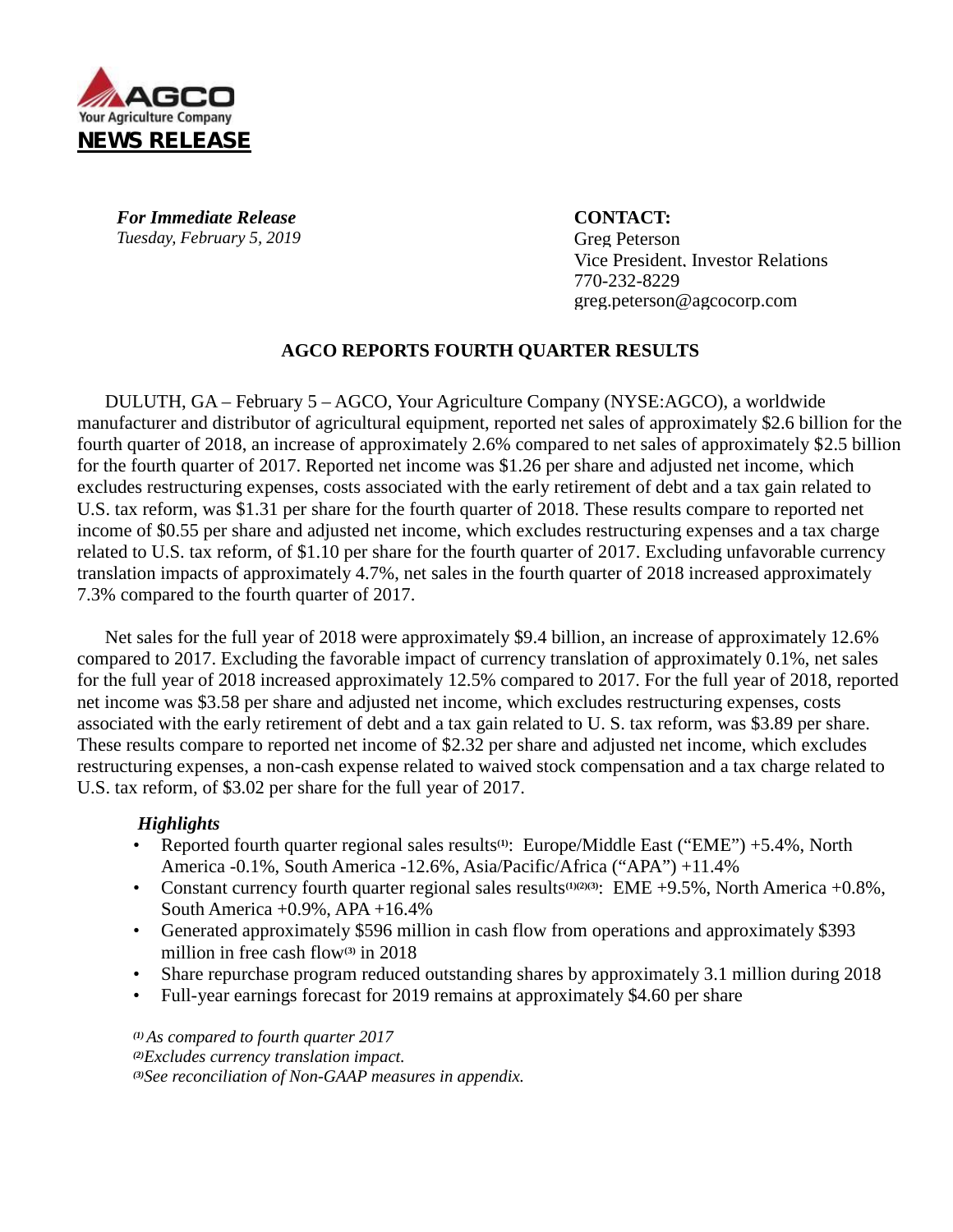"AGCO delivered solid results in 2018 while making important investments to position us for future success," stated Martin Richenhagen, AGCO's Chairman, President and Chief Executive Officer. "Sales growth across all of our regions and solid operational execution allowed AGCO to meet its financial targets for 2018 and deliver improved results compared to 2017. We are growing our business by delivering the broadest product offering in the industry. We provide full-line smart farming solutions to our customers throughout the agricultural production cycle, starting with soil preparation and cutting-edge smart planting, through spraying and harvesting, and ending with grain storage and protein production equipment. AGCO will continue to invest in new products, new technology, improved distribution and enhanced digital capabilities in order to improve our margins and produce higher returns on our invested capital. Looking forward to 2019, we are forecasting further earnings improvement as industry conditions trend positively and we benefit from our cost reduction strategies targeted at purchasing actions and factory productivity, as well as new product development."

## **Market Update**

| Year ended December 31, 2018  | <b>Tractors</b><br>Change from<br>Prior Year Period | <b>Combines</b><br>Change from<br>Prior Year Period |
|-------------------------------|-----------------------------------------------------|-----------------------------------------------------|
| North America $(1)$           | 2%                                                  | 10%                                                 |
| South America                 | <b>Flat</b>                                         | 9%                                                  |
| Western Europe <sup>(2)</sup> | (2)%                                                | 13%                                                 |

### *Industry Unit Retail Sales*

(1)*Excludes compact tractors.*

(2)*Based on Company estimates.*

"Another year of strong global crop production kept commodity prices at relatively low levels and pressured farm income," continued Mr. Richenhagen. "Global industry sales of farm equipment in 2018 were mixed across AGCO's key markets, with future demand dependent on factors such as commodity price development as well as government trade and farm support policy. The USDA is projecting 2019 farm income to be down modestly in the United States compared to 2018. While low horsepower equipment sales may begin to be under pressure from their historically high levels, high horsepower equipment sales are expected to continue their gradual recovery. Industry equipment demand decreased modestly across Western Europe in 2018. Farm income was negatively impacted by reduced crop production across parts of Western Europe and lower milk prices in the first half of the year. Lower demand across most of the European markets was partially offset by growth in the United Kingdom. Farm economics are expected to improve modestly across Western Europe in 2019, driven primarily by favorable wheat prices and more normal crop production. Based on these assumptions, we expect sentiment to remain positive and 2019 demand to be stable across the European markets. Industry equipment demand in Brazil improved in the second half of 2018 after more positive terms for the government financing program were announced. Market growth in Brazil was offset by weaker demand in Argentina in response to a weak first harvest and poor general economic conditions. Industry demand in 2019 in South America is expected to be improved compared to 2018. Higher retail sales in Brazil are expected to be partially offset by lower sales in Argentina. Our long-term global view remains positive. Increasing demand for commodities, driven by the growing world population, rising emerging market protein consumption and biofuel use, are all expected to support elevated farm income and healthy conditions in our industry."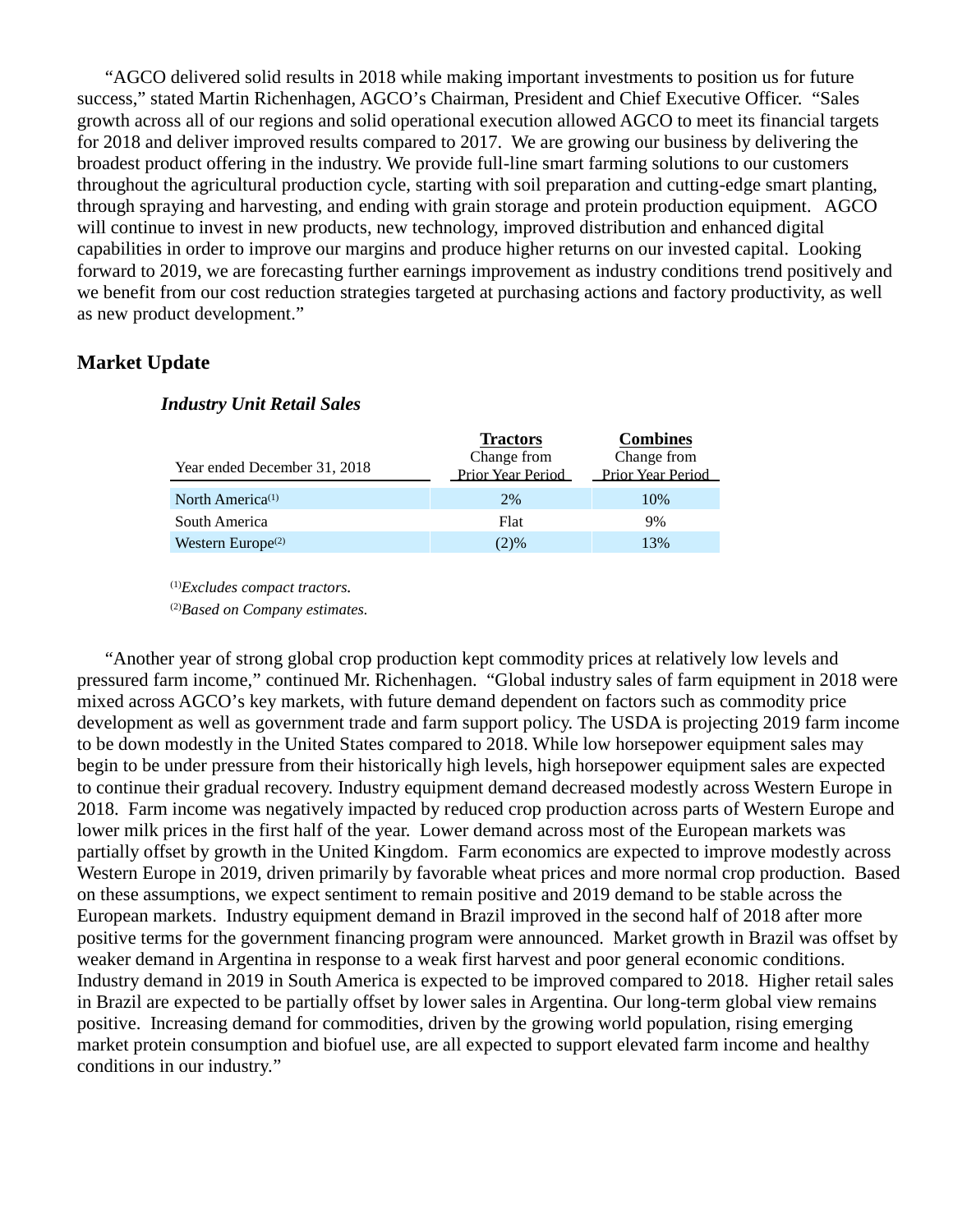## **Regional Results**

| Three Months Ended December 31,                | 2018                  | 2017                  | $\%$<br>change<br>from<br>2017 | % change<br>from 2017 due<br>to currency<br>translation <sup>(1)</sup>              | % change from<br>$2017$ due to<br>acquisitions <sup>(1)</sup> |
|------------------------------------------------|-----------------------|-----------------------|--------------------------------|-------------------------------------------------------------------------------------|---------------------------------------------------------------|
| North America                                  | 531.2<br>$\mathbb{S}$ | $\mathbb{S}$<br>531.8 | $(0.1)$ %                      | (0.9)%                                                                              | $-$ %                                                         |
| South America                                  | 276.2                 | 315.9                 | $(12.6)\%$                     | $(13.5)\%$                                                                          | $-$ %                                                         |
| <b>EME</b>                                     | 1,511.7               | 1,434.6               | 5.4%                           | (4.1)%                                                                              | $-$ %                                                         |
| <b>APA</b>                                     | 273.1                 | 245.1                 | 11.4%                          | (5.0)%                                                                              | $-$ %                                                         |
| Total                                          | \$2,592.2             | \$2,527.4             | 2.6%                           | (4.7)%                                                                              | $-$ %                                                         |
| <b>Year Ended December 31,</b>                 | 2018                  | 2017                  | $\%$<br>change<br>from<br>2017 | % change<br>from 2017 due<br>to currency<br>translation <sup><math>(1)</math></sup> | % change from<br>$2017$ due to<br>acquisitions <sup>(1)</sup> |
| North America                                  | \$2,180.1             | \$1,876.7             | 16.2%                          | $-$ %                                                                               | 5.7%                                                          |
| South America                                  | 959.0                 | 1,063.5               | $(9.8)\%$                      | $(14.3)\%$                                                                          | 1.2%                                                          |
| <b>EME</b>                                     | 5,385.1               | 4,614.3               | 16.7%                          | 3.4%                                                                                | 2.3%                                                          |
| <b>APA</b>                                     | 827.8                 | 752.0                 | 10.1%                          | $(0.1)$ %                                                                           | 1.7%                                                          |
| Total                                          | \$9,352.0             | \$8,306.5             | 12.6%                          | 0.1%                                                                                | 2.9%                                                          |
| $(1)$ See Footnotes for additional disclosures |                       |                       |                                |                                                                                     |                                                               |

### *AGCO Regional Net Sales (in millions)*

### *North America*

Net sales in the North American region improved approximately 16.2% in the full year of 2018 compared to 2017, with no significant impact from currency translation. Acquisitions benefited sales by approximately 5.7% in 2018. Sales growth was strongest for sprayers, hay tools and grain storage equipment. Income from operations increased approximately \$36.2 million for the full year of 2018 compared to 2017 due to the benefit of higher sales and margin improvement.

### *South America*

South American net sales increased approximately 4.5%, excluding unfavorable currency translation impacts, in the full year of 2018 compared to 2017. The improvement was primarily driven by higher sales in Brazil partially offset by weaker demand in Argentina. Income from operations in the fourth quarter of 2018 increased \$9.7 million compared to the same period in 2017, although the impacts of material cost inflation and costs associated with transitioning to new products with tier 3 emission technology contributed to a decrease in income from operations of approximately \$25.5 million for the full year of 2018 compared to 2017.

### *Europe/Middle East*

AGCO's EME net sales increased approximately 13.3% in the full year of 2018 compared to 2017, excluding favorable currency translation. Acquisitions benefited sales by approximately 2.3% during 2018 compared to the full year of 2017. Sales growth was achieved in the key markets of the Germany, France and the United Kingdom. Income from operations increased approximately \$107.8 million for the full year of 2018 compared to 2017 due to the benefit of higher sales and margin improvement.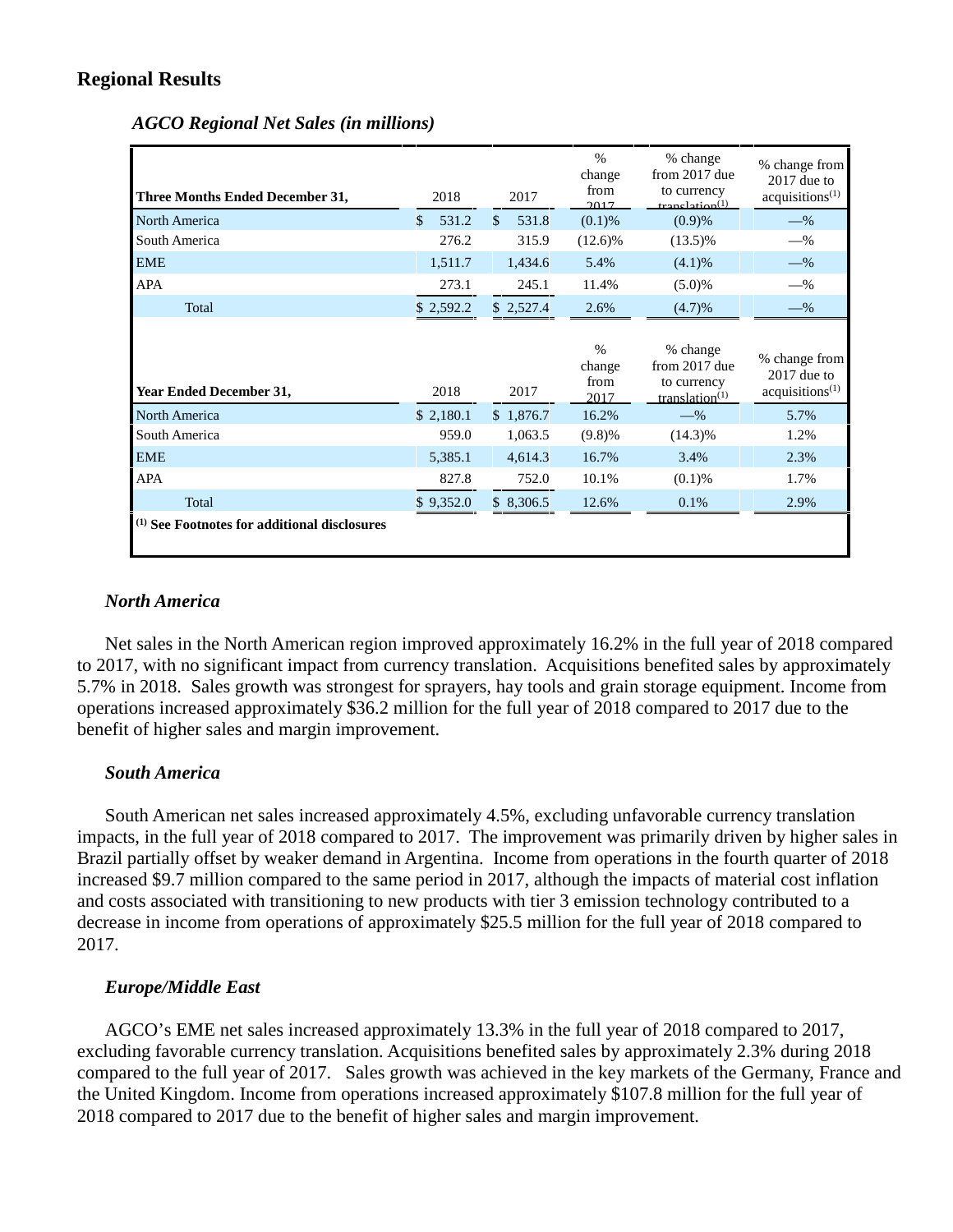#### *Asia/Pacific/Africa*

Net sales in AGCO's Asia/Pacific/Africa region, excluding the negative impact of currency translation, increased approximately 10.2% in the full year of 2018 compared to the same period in 2017. Sales growth was driven primarily by Australia and China. Acquisitions benefited sales by approximately 1.7% during the full year of 2018 compared to 2017. Income from operations improved approximately \$0.8 million in 2018 compared to the full year of 2017 due to the impact of higher sales.

### **Outlook**

Global industry demand is projected to improve modestly in 2019. AGCO's net sales for 2019 are expected to reach approximately \$9.6 billion reflecting improved sales volumes and positive pricing, offset by unfavorable foreign currency translation impacts. Gross and operating margins are expected to improve from 2018 levels, reflecting the positive impact of pricing and cost reduction efforts. Based on these assumptions, 2019 earnings per share is targeted to be approximately \$4.60.

\* \* \* \* \*

AGCO will be hosting a conference call with respect to this earnings announcement at 10:00 a.m. Eastern Time on Tuesday, February 5<sup>th</sup>. The Company will refer to slides on its conference call. The conference call and slide presentation can be accessed on AGCO's website at www.agcocorp.com in the"Events" section on the "Company/Investors" page of our website. A replay of the conference call will be available approximately two hours after the conclusion of the conference call for twelve months following the call. A copy of this press release will be available on AGCO's website for at least twelve months following the call.

\* \* \* \* \*

#### *Safe Harbor Statement*

Statements that are not historical facts, including the projections of earnings per share, sales, industry demand, market conditions, world population, biofuel use and protein consumption, currency translation, farm income levels, margin levels, industry inventory levels, investments in product and technology development, cost reduction initiatives, production volumes, and general economic conditions, are forward-looking and subject to risks that could cause actual results to differ materially from those suggested by the statements. The following are among the factors that could cause actual results to differ materially from the results discussed in or implied by the forward-looking statements.

- Our financial results depend entirely upon the agricultural industry, and factors that adversely affect the agricultural industry generally, including declines in the general economy, increases in farm input costs, lower commodity prices, lower farm income and changes in the availability of credit for our retail customers, will adversely affect us.
- A majority of our sales and manufacturing take place outside the United States, and, many of our sales involve products that are manufactured in one country and sold in a different country, and as a result, we are exposed to risks related to foreign laws, taxes and tariffs, trade restrictions, economic conditions, labor supply and relations, political conditions and governmental policies. These risks may delay or reduce our realization of value from our international operations. Among these risks are the uncertain consequences of Brexit, Russian sanctions and tariffs imposed on exports to and imports from China.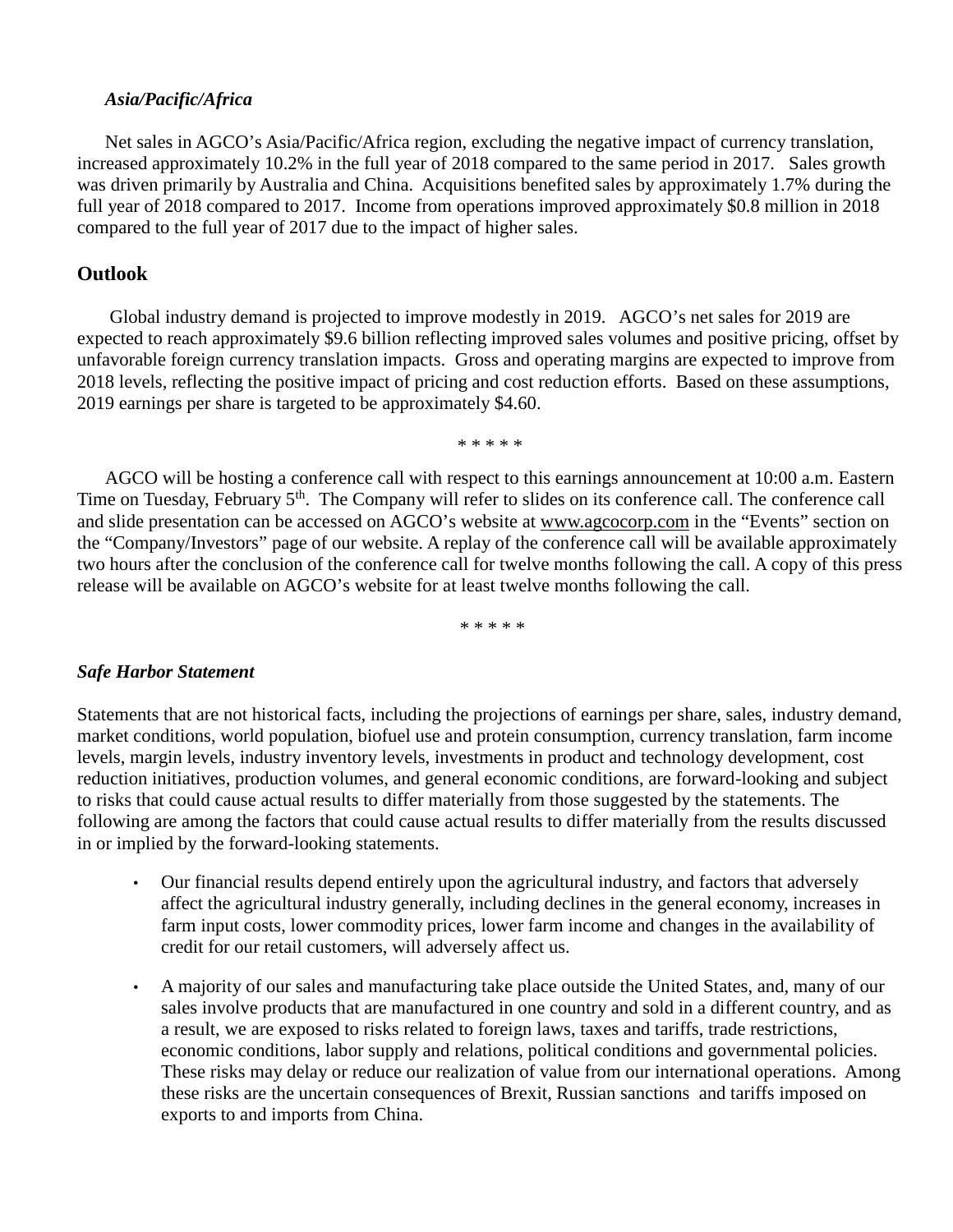- Most retail sales of the products that we manufacture are financed, either by our joint ventures with Rabobank or by a bank or other private lender. Our joint ventures with Rabobank, which are controlled by Rabobank and are dependent upon Rabobank for financing as well, finance approximately 40% to 50% of the retail sales of our tractors and combines in the markets where the joint ventures operate. Any difficulty by Rabobank to continue to provide that financing, or any business decision by Rabobank as the controlling member not to fund the business or particular aspects of it (for example, a particular country or region), would require the joint ventures to find other sources of financing (which may be difficult to obtain), or us to find another source of retail financing for our customers, or our customers would be required to utilize other retail financing providers. As a result of the recent economic downturn, financing for capital equipment purchases generally has become more difficult in certain regions and in some cases, can be expensive to obtain. To the extent that financing is not available or available only at unattractive prices, our sales would be negatively impacted.
- Both AGCO and our finance joint ventures have substantial account receivables from dealers and end customers, and we would be adversely impacted if the collectability of these receivables was not consistent with historical experience; this collectability is dependent upon the financial strength of the farm industry, which in turn is dependent upon the general economy and commodity prices, as well as several of the other factors listed in this section.
- We have experienced substantial and sustained volatility with respect to currency exchange rate and interest rate changes, which can adversely affect our reported results of operations and the competitiveness of our products.
- Our success depends on the introduction of new products, particularly engines that comply with emission requirements, which requires substantial expenditures.
- Our production levels and capacity constraints at our facilities, including those resulting from plant expansions and systems upgrades at our manufacturing facilities, could adversely affect our results.
- Our expansion plans in emerging markets, including establishing a greater manufacturing and marketing presence and growing our use of component suppliers, could entail significant risks.
- Our business increasingly is subject to regulations relating to privacy and data protection, and if we violate any of those regulations or otherwise are the victim of a cyber attack, we could incur significant losses and liability.
- We depend on suppliers for components, parts and raw materials for our products, and any failure by our suppliers to provide products as needed, or by us to promptly address supplier issues, will adversely impact our ability to timely and efficiently manufacture and sell products. We also are subject to raw material price fluctuations, which can adversely affect our manufacturing costs.
- We face significant competition, and if we are unable to compete successfully against other agricultural equipment manufacturers, we would lose customers and our net sales and profitability would decline.
- We have a substantial amount of indebtedness, and, as a result, we are subject to certain restrictive covenants and payment obligations that may adversely affect our ability to operate and expand our business.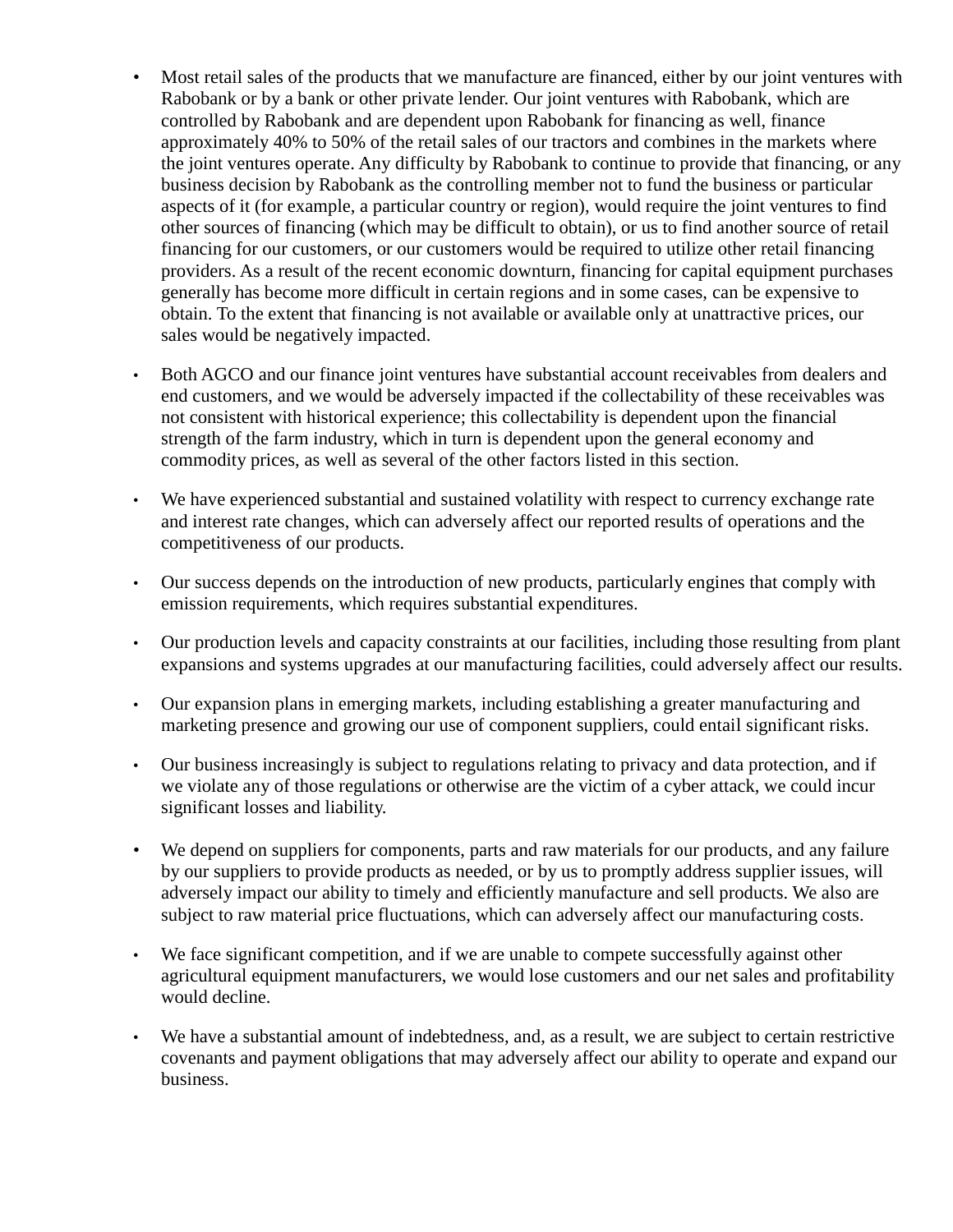Further information concerning these and other factors is included in AGCO's filings with the Securities and Exchange Commission, including its Form 10-K for the year ended December 31, 2017 and subsequent Form 10-Qs. AGCO disclaims any obligation to update any forward-looking statements except as required by law.

\* \* \* \* \*

### *About AGCO*

AGCO (NYSE: AGCO) is a global leader in the design, manufacture and distribution of agricultural solutions and supports more productive farming through its full line of equipment and related services. AGCO products are sold through five core brands, Challenger®, Fendt®, GSI®, Massey Ferguson® and Valtra®, supported by Fuse® precision technologies and farm optimization services. Founded in 1990, AGCO is headquartered in Duluth, GA, USA. In 2018, AGCO had net sales of \$9.4 billion. For more information, visit http://www.AGCOcorp.com. For company news, information and events, please follow us on Twitter: @AGCOCorp. For financial news on Twitter, please follow the hashtag #AGCOIR.

# # # # #

Please visit our website at www.agcocorp.com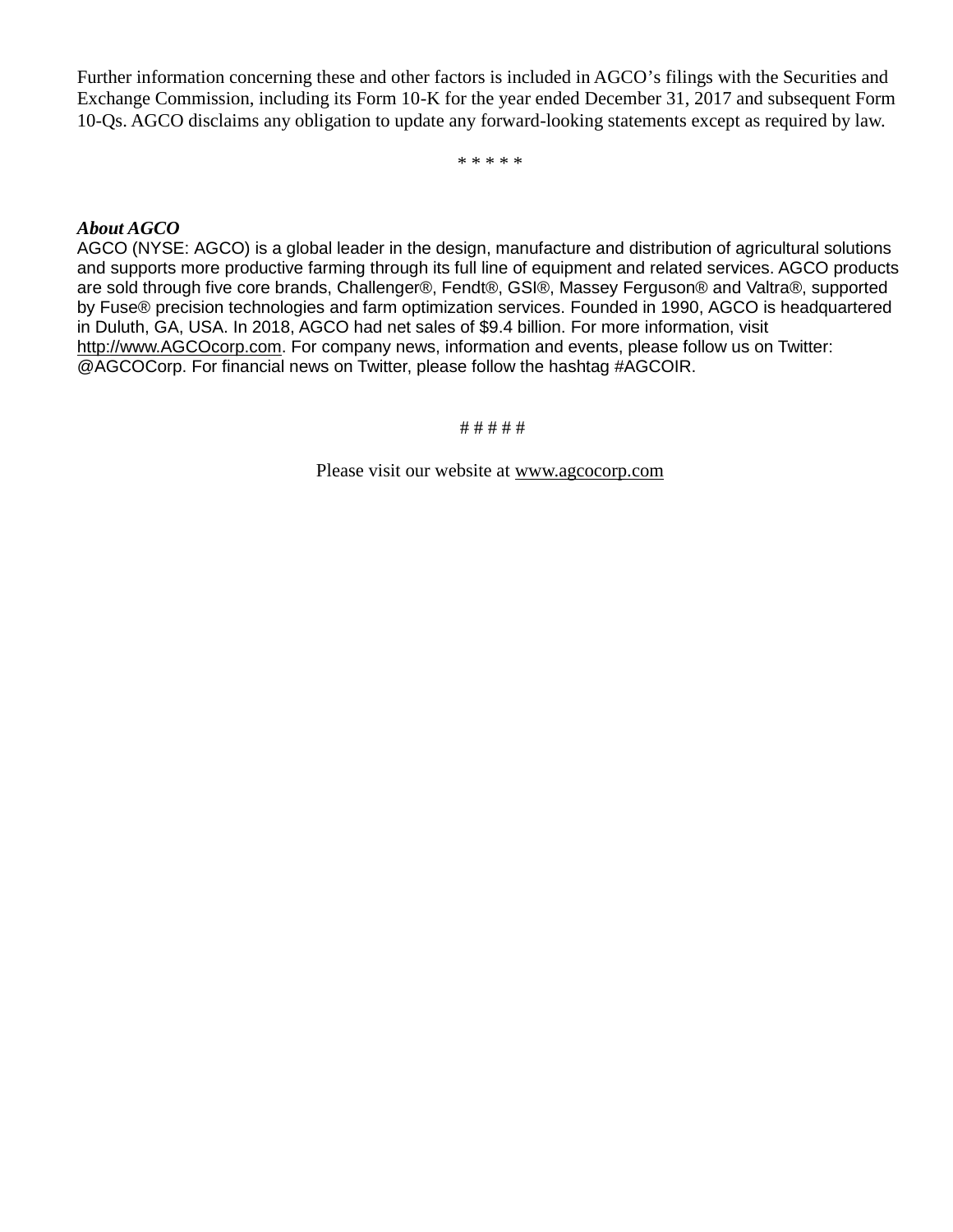# AGCO CORPORATION AND SUBSIDIARIES CONDENSED CONSOLIDATED BALANCE SHEETS (unaudited and in millions)

|                                                              | December 31, 2018 |            | December 31, 2017 |           |
|--------------------------------------------------------------|-------------------|------------|-------------------|-----------|
| <b>ASSETS</b>                                                |                   |            |                   |           |
| <b>Current Assets:</b>                                       |                   |            |                   |           |
| Cash and cash equivalents                                    | \$                | 326.1      | \$                | 367.7     |
| Accounts and notes receivable, net                           |                   | 880.3      |                   | 1,019.4   |
| Inventories, net                                             |                   | 1,908.7    |                   | 1,872.9   |
| Other current assets                                         |                   | 422.3      |                   | 367.7     |
| Total current assets                                         |                   | 3,537.4    |                   | 3,627.7   |
| Property, plant and equipment, net                           |                   | 1,373.1    |                   | 1,485.3   |
| Investment in affiliates                                     |                   | 400.0      |                   | 409.0     |
| Deferred tax assets                                          |                   | 104.9      |                   | 112.2     |
| Other assets                                                 |                   | 142.4      |                   | 147.1     |
| Intangible assets, net                                       |                   | 573.1      |                   | 649.0     |
| Goodwill                                                     |                   | 1,495.5    |                   | 1,541.4   |
| Total assets                                                 | \$                | 7,626.4    | \$                | 7,971.7   |
|                                                              |                   |            |                   |           |
| <b>LIABILITIES AND STOCKHOLDERS' EQUITY</b>                  |                   |            |                   |           |
| <b>Current Liabilities:</b>                                  |                   |            |                   |           |
| Current portion of long-term debt                            | \$                | 184.2      | \$                | 95.4      |
| Accounts payable                                             |                   | 865.9      |                   | 917.5     |
| Accrued expenses                                             |                   | 1,522.4    |                   | 1,407.9   |
| Other current liabilities                                    |                   | 194.2      |                   | 229.8     |
| Total current liabilities                                    |                   | 2,766.7    |                   | 2,650.6   |
| Long-term debt, less current portion and debt issuance costs |                   | 1,275.3    |                   | 1,618.1   |
| Pensions and postretirement health care benefits             |                   | 223.2      |                   | 247.3     |
| Deferred tax liabilities                                     |                   | 116.3      |                   | 130.5     |
| Other noncurrent liabilities                                 |                   | 251.4      |                   | 229.9     |
| <b>Total liabilities</b>                                     |                   | 4,632.9    |                   | 4,876.4   |
|                                                              |                   |            |                   |           |
| Stockholders' Equity:                                        |                   |            |                   |           |
| AGCO Corporation stockholders' equity:                       |                   |            |                   |           |
| Common stock                                                 |                   | 0.8        |                   | 0.8       |
| Additional paid-in capital                                   |                   | 10.2       |                   | 136.6     |
| Retained earnings                                            |                   | 4,477.3    |                   | 4,253.8   |
| Accumulated other comprehensive loss                         |                   | (1, 555.4) |                   | (1,361.6) |
| Total AGCO Corporation stockholders' equity                  |                   | 2,932.9    |                   | 3,029.6   |
| Noncontrolling interests                                     |                   | 60.6       |                   | 65.7      |
| Total stockholders' equity                                   |                   | 2,993.5    |                   | 3,095.3   |
| Total liabilities and stockholders' equity                   | \$                | 7,626.4    | \$                | 7,971.7   |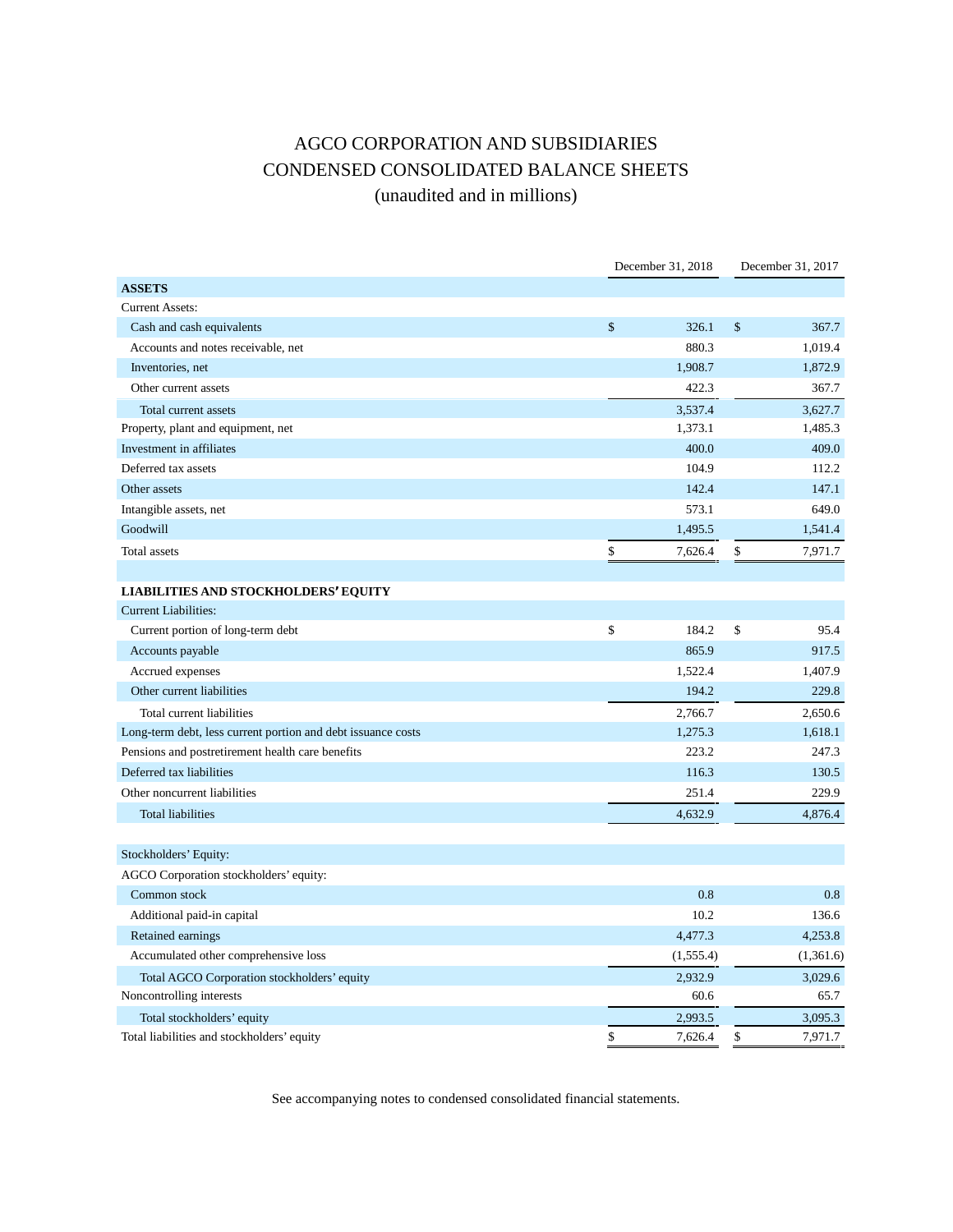# AGCO CORPORATION AND SUBSIDIARIES CONDENSED CONSOLIDATED STATEMENTS OF OPERATIONS

# (unaudited and in millions, except per share data)

|                                                                                | Three Months Ended December 31, |         |               |         |  |  |  |
|--------------------------------------------------------------------------------|---------------------------------|---------|---------------|---------|--|--|--|
|                                                                                |                                 | 2018    |               | 2017    |  |  |  |
| Net sales                                                                      | $\mathcal{S}$                   | 2,592.2 | $\mathcal{S}$ | 2,527.4 |  |  |  |
| Cost of goods sold                                                             |                                 | 2,053.5 |               | 1,996.4 |  |  |  |
| Gross profit                                                                   |                                 | 538.7   |               | 531.0   |  |  |  |
| Selling, general and administrative expenses                                   |                                 | 272.5   |               | 274.2   |  |  |  |
| Engineering expenses                                                           |                                 | 88.0    |               | 93.4    |  |  |  |
| Restructuring expenses                                                         |                                 | 1.9     |               | 2.7     |  |  |  |
| Amortization of intangibles                                                    |                                 | 15.5    |               | 15.5    |  |  |  |
| Bad debt expense                                                               |                                 | 1.7     |               | 1.9     |  |  |  |
| Income from operations                                                         |                                 | 159.1   |               | 143.3   |  |  |  |
| Interest expense, net                                                          |                                 | 15.3    |               | 11.5    |  |  |  |
| Other expense, net                                                             |                                 | 17.1    |               | 26.3    |  |  |  |
| Income before income taxes and equity in net earnings of affiliates            |                                 | 126.7   |               | 105.5   |  |  |  |
| Income tax provision                                                           |                                 | 37.1    |               | 68.7    |  |  |  |
| Income before equity in net earnings of affiliates                             |                                 | 89.6    |               | 36.8    |  |  |  |
| Equity in net earnings of affiliates                                           |                                 | 8.0     |               | 8.3     |  |  |  |
| Net income                                                                     |                                 | 97.6    |               | 45.1    |  |  |  |
| Net loss (income) attributable to noncontrolling interests                     |                                 | 1.1     |               | (0.8)   |  |  |  |
| Net income attributable to AGCO Corporation and subsidiaries                   | \$                              | 98.7    | \$            | 44.3    |  |  |  |
| Net income per common share attributable to AGCO Corporation and subsidiaries: |                                 |         |               |         |  |  |  |
| Basic                                                                          | \$                              | 1.28    | \$            | 0.56    |  |  |  |
| Diluted                                                                        | \$                              | 1.26    | \$            | 0.55    |  |  |  |
| Cash dividends declared and paid per common share                              | \$                              | 0.15    | \$            | 0.14    |  |  |  |
| Weighted average number of common and common equivalent shares outstanding:    |                                 |         |               |         |  |  |  |
| <b>Basic</b>                                                                   |                                 | 77.4    |               | 79.6    |  |  |  |
| Diluted                                                                        |                                 | 78.6    |               | 80.5    |  |  |  |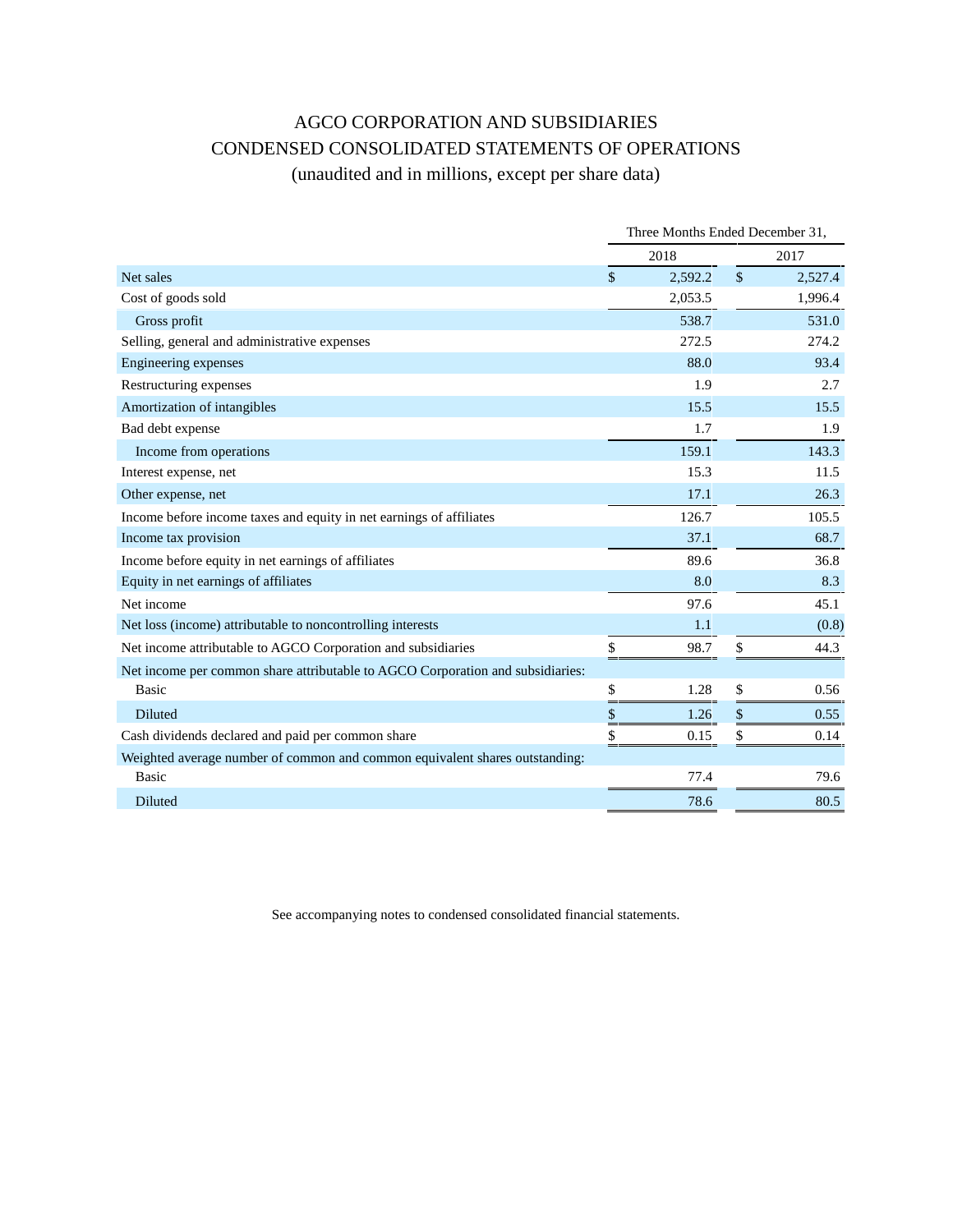# AGCO CORPORATION AND SUBSIDIARIES CONDENSED CONSOLIDATED STATEMENTS OF OPERATIONS

# (unaudited and in millions, except per share data)

|                                                                                |               | Years Ended December 31, |               |         |
|--------------------------------------------------------------------------------|---------------|--------------------------|---------------|---------|
|                                                                                |               | 2018                     |               | 2017    |
| Net sales                                                                      | $\mathcal{S}$ | 9,352.0                  | $\mathcal{S}$ | 8,306.5 |
| Cost of goods sold                                                             |               | 7,355.3                  |               | 6,541.2 |
| Gross profit                                                                   |               | 1,996.7                  |               | 1,765.3 |
| Selling, general and administrative expenses                                   |               | 1,069.4                  |               | 964.7   |
| Engineering expenses                                                           |               | 355.2                    |               | 323.4   |
| Restructuring expenses                                                         |               | 12.0                     |               | 11.2    |
| Amortization of intangibles                                                    |               | 64.7                     |               | 57.0    |
| Bad debt expense                                                               |               | 6.4                      |               | 4.6     |
| Income from operations                                                         |               | 489.0                    |               | 404.4   |
| Interest expense, net                                                          |               | 53.8                     |               | 45.1    |
| Other expense, net                                                             |               | 74.9                     |               | 75.5    |
| Income before income taxes and equity in net earnings of affiliates            |               | 360.3                    |               | 283.8   |
| Income tax provision                                                           |               | 110.9                    |               | 133.6   |
| Income before equity in net earnings of affiliates                             |               | 249.4                    |               | 150.2   |
| Equity in net earnings of affiliates                                           |               | 34.3                     |               | 39.1    |
| Net income                                                                     |               | 283.7                    |               | 189.3   |
| Net loss (income) attributable to noncontrolling interests                     |               | 1.8                      |               | (2.9)   |
| Net income attributable to AGCO Corporation and subsidiaries                   | \$            | 285.5                    | \$            | 186.4   |
| Net income per common share attributable to AGCO Corporation and subsidiaries: |               |                          |               |         |
| <b>Basic</b>                                                                   | \$            | 3.62                     | \$            | 2.34    |
| Diluted                                                                        | \$            | 3.58                     | \$            | 2.32    |
| Cash dividends declared and paid per common share                              | \$            | 0.60                     | \$            | 0.56    |
| Weighted average number of common and common equivalent shares outstanding:    |               |                          |               |         |
| <b>Basic</b>                                                                   |               | 78.8                     |               | 79.5    |
| Diluted                                                                        |               | 79.7                     |               | 80.2    |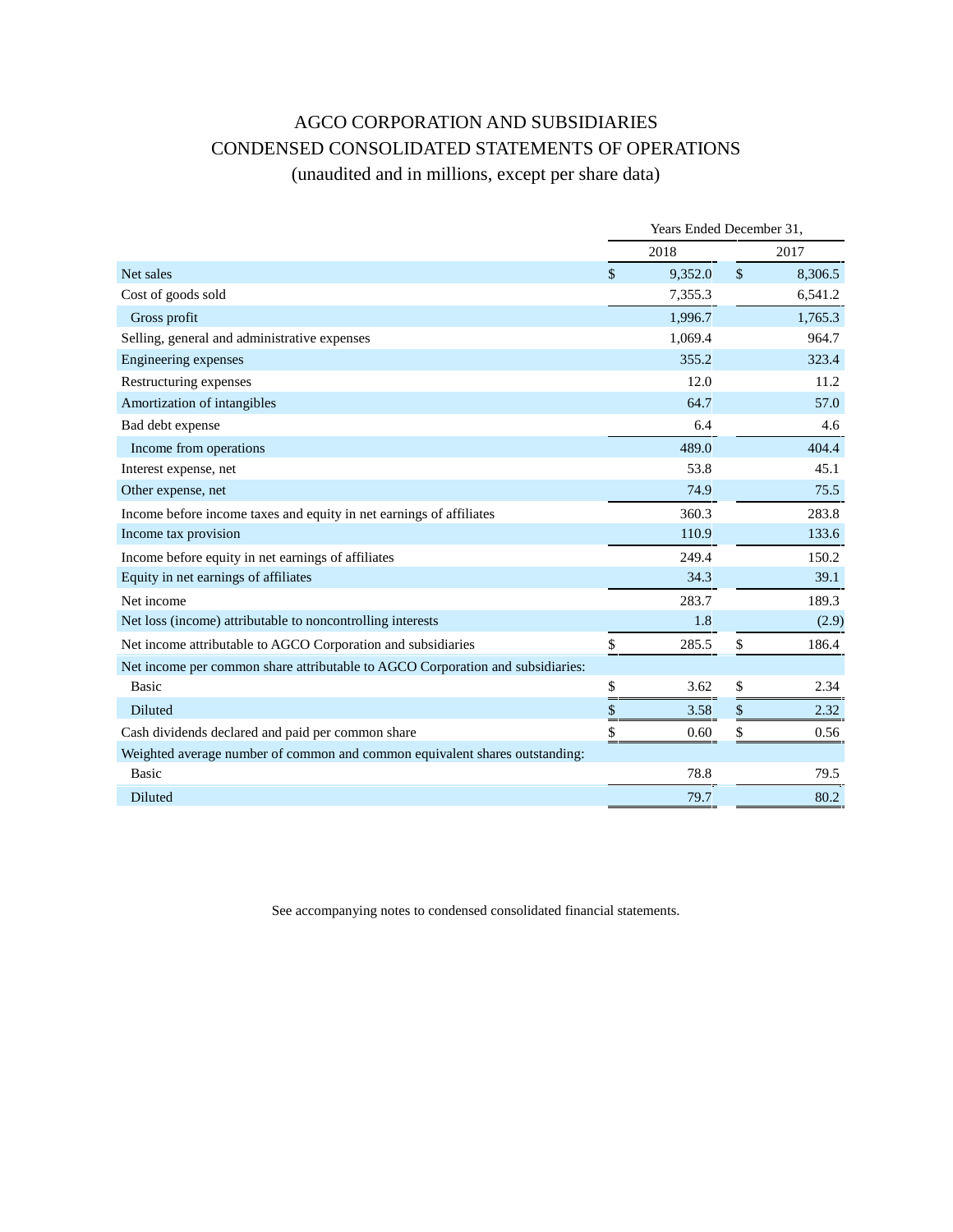# AGCO CORPORATION AND SUBSIDIARIES CONDENSED CONSOLIDATED STATEMENTS OF CASH FLOWS

# (unaudited and in millions)

|                                                                                          |                  |         | Years Ended December 31, |         |  |
|------------------------------------------------------------------------------------------|------------------|---------|--------------------------|---------|--|
|                                                                                          |                  | 2018    |                          | 2017    |  |
| Cash flows from operating activities:                                                    |                  |         |                          |         |  |
| Net income                                                                               | \$               | 283.7   | \$                       | 189.3   |  |
| Adjustments to reconcile net income to net cash provided by operating activities:        |                  |         |                          |         |  |
| Depreciation                                                                             |                  | 225.2   |                          | 222.8   |  |
| Amortization of intangibles                                                              |                  | 64.7    |                          | 57.0    |  |
| Stock compensation expense                                                               |                  | 46.3    |                          | 38.2    |  |
| Equity in net earnings of affiliates, net of cash received                               |                  | (3.2)   |                          | 41.2    |  |
| Deferred income tax benefit                                                              |                  | (14.7)  |                          | (14.1)  |  |
| Loss on extinguishment of debt                                                           |                  | 24.5    |                          |         |  |
| Other                                                                                    |                  | 2.6     |                          | 3.0     |  |
| Changes in operating assets and liabilities, net of effects from purchase of businesses: |                  |         |                          |         |  |
| Accounts and notes receivable, net                                                       |                  | 63.3    |                          | (34.7)  |  |
| Inventories, net                                                                         |                  | (214.3) |                          | (196.0) |  |
| Other current and noncurrent assets                                                      |                  | (85.6)  |                          | (36.6)  |  |
| Accounts payable                                                                         |                  | (24.3)  |                          | 123.5   |  |
| Accrued expenses                                                                         |                  | 161.3   |                          | 149.0   |  |
| Other current and noncurrent liabilities                                                 |                  | 66.4    |                          | 35.0    |  |
| Total adjustments                                                                        |                  | 312.2   |                          | 388.3   |  |
| Net cash provided by operating activities                                                |                  | 595.9   |                          | 577.6   |  |
| Cash flows from investing activities:                                                    |                  |         |                          |         |  |
| Purchases of property, plant and equipment                                               |                  | (203.3) |                          | (203.9) |  |
| Proceeds from sale of property, plant and equipment                                      |                  | 3.2     |                          | 4.1     |  |
| Purchase of businesses, net of cash acquired                                             |                  |         |                          | (293.1) |  |
| Investments in unconsolidated affiliates                                                 |                  | (5.8)   |                          | (0.8)   |  |
| Other                                                                                    |                  | 0.4     |                          |         |  |
| Net cash used in investing activities                                                    |                  | (205.5) |                          | (493.7) |  |
| Cash flows from financing activities:                                                    |                  |         |                          |         |  |
| Repayments of debt obligations, net                                                      |                  | (176.1) |                          | (125.8) |  |
| Purchases and retirement of common stock                                                 |                  | (184.3) |                          |         |  |
| Payment of dividends to stockholders                                                     |                  | (47.1)  |                          | (44.5)  |  |
| Payment of minimum tax withholdings on stock compensation                                |                  | (4.0)   |                          | (6.9)   |  |
| Payment of debt issuance costs                                                           |                  | (2.7)   |                          |         |  |
| Investments by noncontrolling interests, net                                             |                  | 0.9     |                          | 0.5     |  |
| Net cash used in financing activities                                                    |                  | (413.3) |                          | (176.7) |  |
| Effects of exchange rate changes on cash and cash equivalents                            |                  | (18.7)  |                          | 30.8    |  |
| Decrease in cash and cash equivalents                                                    |                  | (41.6)  |                          | (62.0)  |  |
| Cash and cash equivalents, beginning of year                                             |                  | 367.7   |                          | 429.7   |  |
| Cash and cash equivalents, end of year                                                   | $\underline{\$}$ | 326.1   | \$                       | 367.7   |  |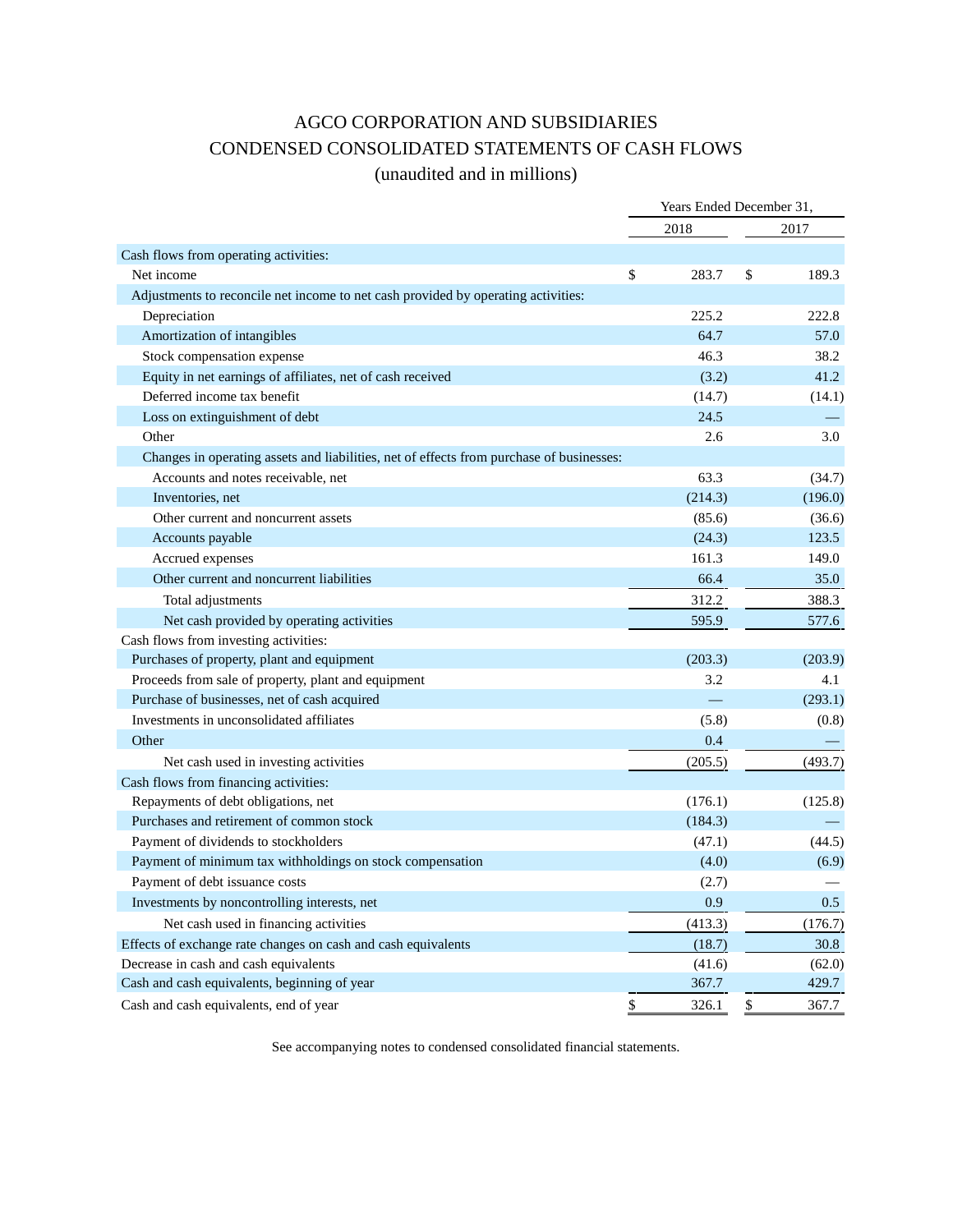# AGCO CORPORATION AND SUBSIDIARIES NOTES TO CONDENSED CONSOLIDATED FINANCIAL STATEMENTS (unaudited, in millions, except share amounts, per share data and employees)

### **1. STOCK COMPENSATION EXPENSE**

The Company recorded stock compensation expense as follows:

|                                              | Three Months Ended December 31, |               | Years Ended December 31, |  |      |
|----------------------------------------------|---------------------------------|---------------|--------------------------|--|------|
|                                              | 2018                            | 2017          | 2018                     |  | 2017 |
| Cost of goods sold                           | $(0.4)$ \$                      | $0.4^{\circ}$ | 2.3 <sup>5</sup>         |  | 2.8  |
| Selling, general and administrative expenses |                                 |               | 44.3                     |  | 35.6 |
| Total stock compensation expense             | 13.3                            | 6.9           | 46.6                     |  | 38.4 |

### **2. RESTRUCTURING EXPENSES**

From 2014 through 2018, the Company announced and initiated several actions to rationalize employee headcount at various manufacturing facilities and administrative offices located in Europe, South America, China and the United States in order to reduce costs in response to softening global market demand and lower production volumes. The aggregate headcount reduction was approximately 3,370 employees for the years 2014 to 2017. The Company had approximately \$10.9 million of severance and related costs accrued as of December 31, 2017. During the year ended December 31, 2018, the Company recorded an additional \$12.0 million of severance and related costs associated with further rationalizations associated with the termination of approximately 520 employees, and paid approximately \$14.4 million of severance and related costs. The \$12.0 million of costs incurred during the year end December 31, 2018 included a \$0.3 million write-down of property, plant and equipment. The remaining \$7.1 million of accrued severance and other related costs as of December 31, 2018, inclusive of approximately \$1.1 million of negative foreign currency translation impacts, are expected to be paid primarily during 2019.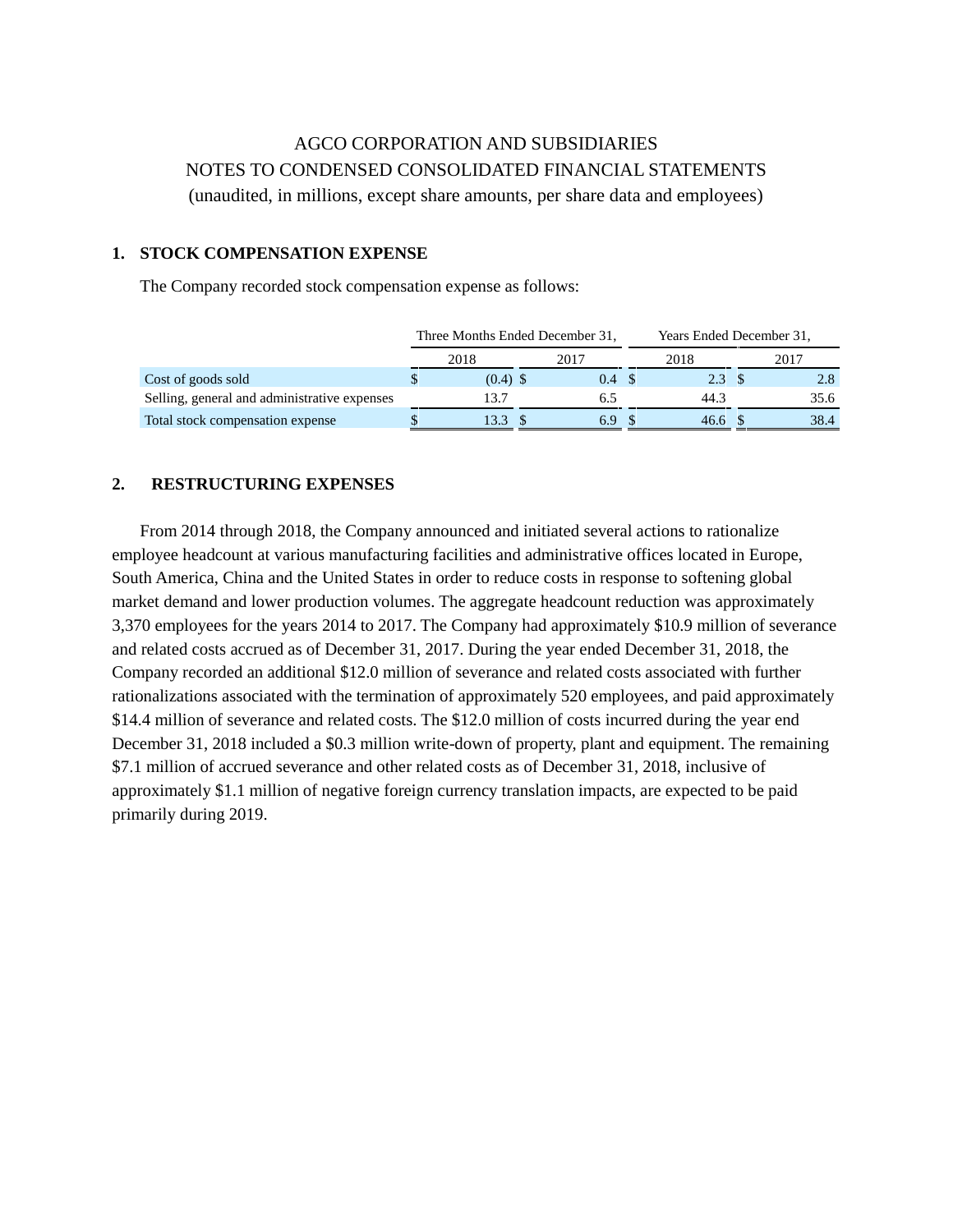## **3. INDEBTEDNESS**

Indebtedness at December 31, 2018 and 2017 consisted of the following:

|                                                  |   | December 31, 2018 |     | December 31, 2017 |
|--------------------------------------------------|---|-------------------|-----|-------------------|
| 1.056% Senior term loan due 2020                 | Ф | 228.7             | \$. | 239.8             |
| Senior term loan due 2022                        |   | 171.5             |     | 119.9             |
| Credit facility, expires 2023                    |   | 114.4             |     | 471.2             |
| Senior term loans due between 2019 and 2028      |   | 815.3             |     | 449.7             |
| $5\frac{7}{8}\%$ Senior notes due 2021           |   |                   |     | 305.3             |
| Other long-term debt                             |   | 132.2             |     | 131.6             |
| Debt issuance costs                              |   | (2.6)             |     | (4.0)             |
|                                                  |   | 1,459.5           |     | 1,713.5           |
| Current portion of other long-term debt<br>Less: |   | (120.4)           |     | (95.4)            |
| Senior term loans due 2019                       |   | (63.8)            |     |                   |
| Total indebtedness, less current portion         |   | 1.275.3           | \$  | 1.618.1           |

### **4. INVENTORIES**

Inventories at December 31, 2018 and 2017 were as follows:

|                              | December 31, 2018 | December 31, 2017 |         |  |
|------------------------------|-------------------|-------------------|---------|--|
| Finished goods               | \$<br>660.4       | \$                | 684.1   |  |
| Repair and replacement parts | 587.3             |                   | 605.9   |  |
| Work in process              | 217.5             |                   | 178.7   |  |
| Raw materials                | 443.5             |                   | 404.2   |  |
| Inventories, net             | 1.908.7           | \$                | 1,872.9 |  |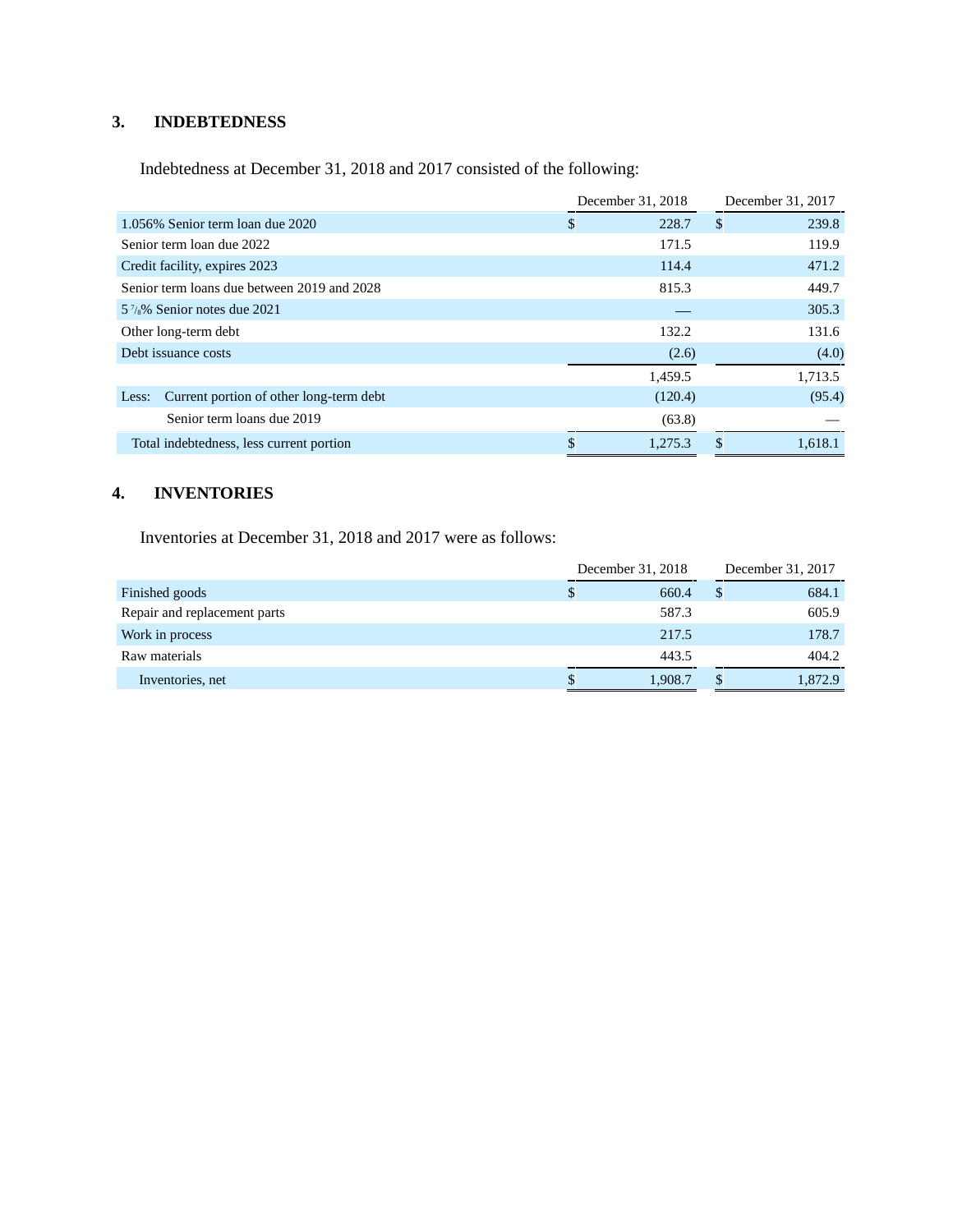#### **5. ACCOUNTS RECEIVABLE SALES AGREEMENTS**

At December 31, 2018 and 2017, the Company had accounts receivable sales agreements that permit the sale, on an ongoing basis, of a majority of its wholesale receivables in North America, Europe and Brazil to its U.S., Canadian, European and Brazilian finance joint ventures. As of December 31, 2018 and 2017, the cash received from receivables sold under the U.S., Canadian, European and Brazilian accounts receivable sales agreements was approximately \$1.4 billion and \$1.3 billion, respectively.

Losses on sales of receivables associated with the accounts receivable financing facilities discussed above, reflected within "Other expense, net" in the Company's Consolidated Statements of Operations, were approximately \$11.8 million and \$36.0 million during the three months and year ended December 31, 2018, respectively. Losses on sales of receivables associated with the accounts receivable financing facilities discussed above, reflected within "Other expense, net" in the Company's Consolidated Statements of Operations, were approximately \$11.7 million and \$39.2 million during the three months and year ended December 31, 2017, respectively.

The Company's finance joint ventures in Europe, Brazil and Australia also provide wholesale financing to the Company's dealers. As of December 31, 2018 and 2017, these finance joint ventures had approximately \$82.5 million and \$41.6 million, respectively, of outstanding accounts receivable associated with these arrangements. In addition, the Company sells certain trade receivables under factoring arrangements to other financial institutions around the world.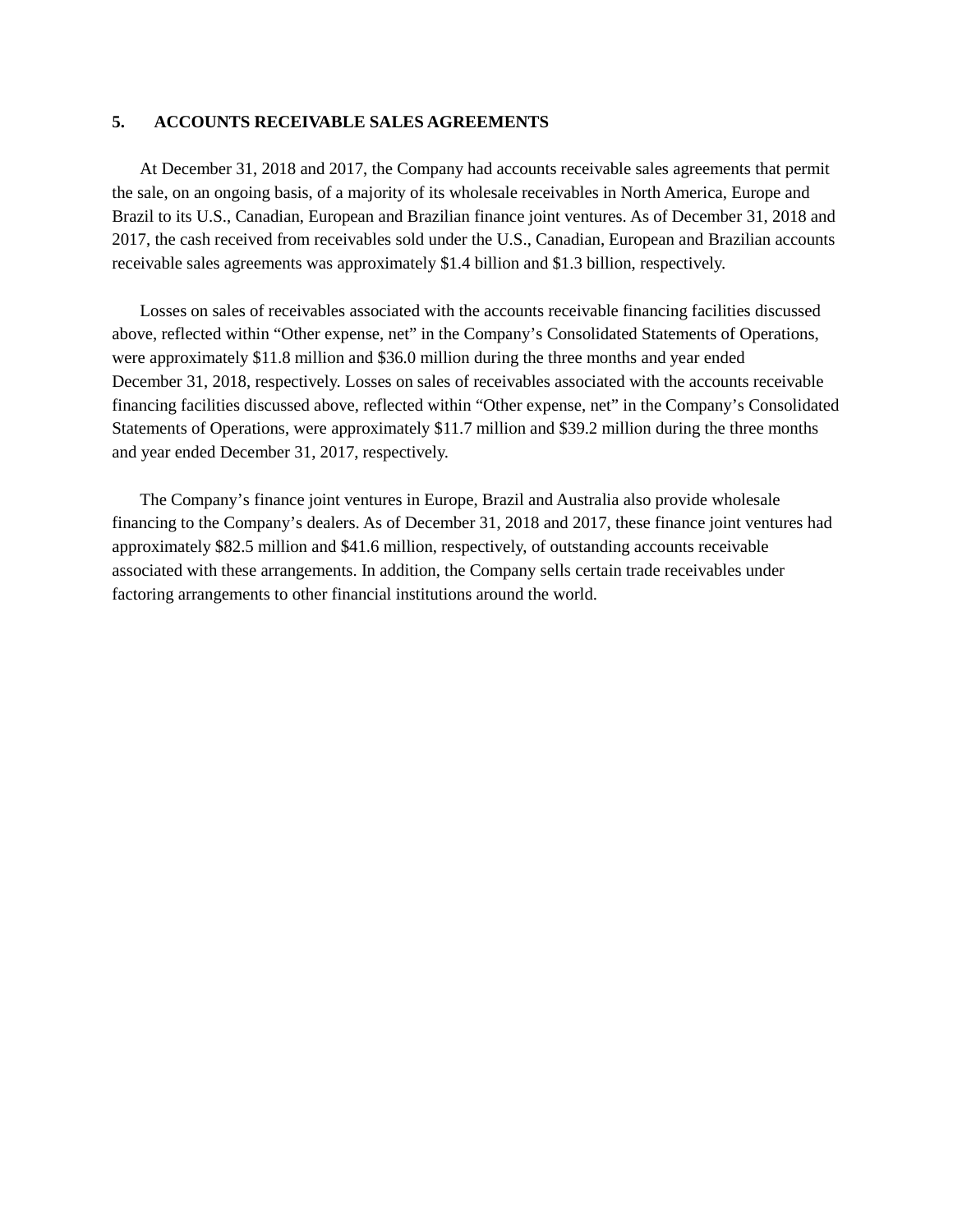### **6. NET INCOME PER SHARE**

A reconciliation of net income attributable to AGCO Corporation and subsidiaries and weighted average common shares outstanding for purposes of calculating basic and diluted net income per share for the three months and years ended December 31, 2018 and 2017 is as follows:

|                                                                                                                                                |    | Three Months Ended<br>December 31. |               |      |    |       |     | <b>Years Ended</b><br>December 31, |  |
|------------------------------------------------------------------------------------------------------------------------------------------------|----|------------------------------------|---------------|------|----|-------|-----|------------------------------------|--|
|                                                                                                                                                |    | 2017<br>2018                       |               | 2018 |    | 2017  |     |                                    |  |
| Basic net income per share:                                                                                                                    |    |                                    |               |      |    |       |     |                                    |  |
| Net income attributable to AGCO Corporation and subsidiaries                                                                                   |    | 98.7                               | \$            | 44.3 | \$ | 285.5 | \$. | 186.4                              |  |
| Weighted average number of common shares outstanding                                                                                           |    | 77.4                               |               | 79.6 |    | 78.8  |     | 79.5                               |  |
| Basic net income per share attributable to AGCO Corporation and<br>subsidiaries                                                                | \$ | 1.28                               | <sup>\$</sup> | 0.56 | S. | 3.62  | -S  | 2.34                               |  |
| Diluted net income per share:                                                                                                                  |    |                                    |               |      |    |       |     |                                    |  |
| Net income attributable to AGCO Corporation and subsidiaries                                                                                   |    | 98.7                               | \$            | 44.3 | \$ | 285.5 | \$  | 186.4                              |  |
| Weighted average number of common shares outstanding                                                                                           |    | 77.4                               |               | 79.6 |    | 78.8  |     | 79.5                               |  |
| Dilutive stock-settled appreciation rights, performance share awards and<br>restricted stock units                                             |    | 1.2                                |               | 0.9  |    | 0.9   |     | 0.7                                |  |
| Weighted average number of common shares and common share<br>equivalents outstanding for purposes of computing diluted net income<br>per share |    | 78.6                               |               | 80.5 |    | 79.7  |     | 80.2                               |  |
| Diluted net income per share attributable to AGCO Corporation and<br>subsidiaries                                                              | S  | 1.26                               | S             | 0.55 | S  | 3.58  |     | 2.32                               |  |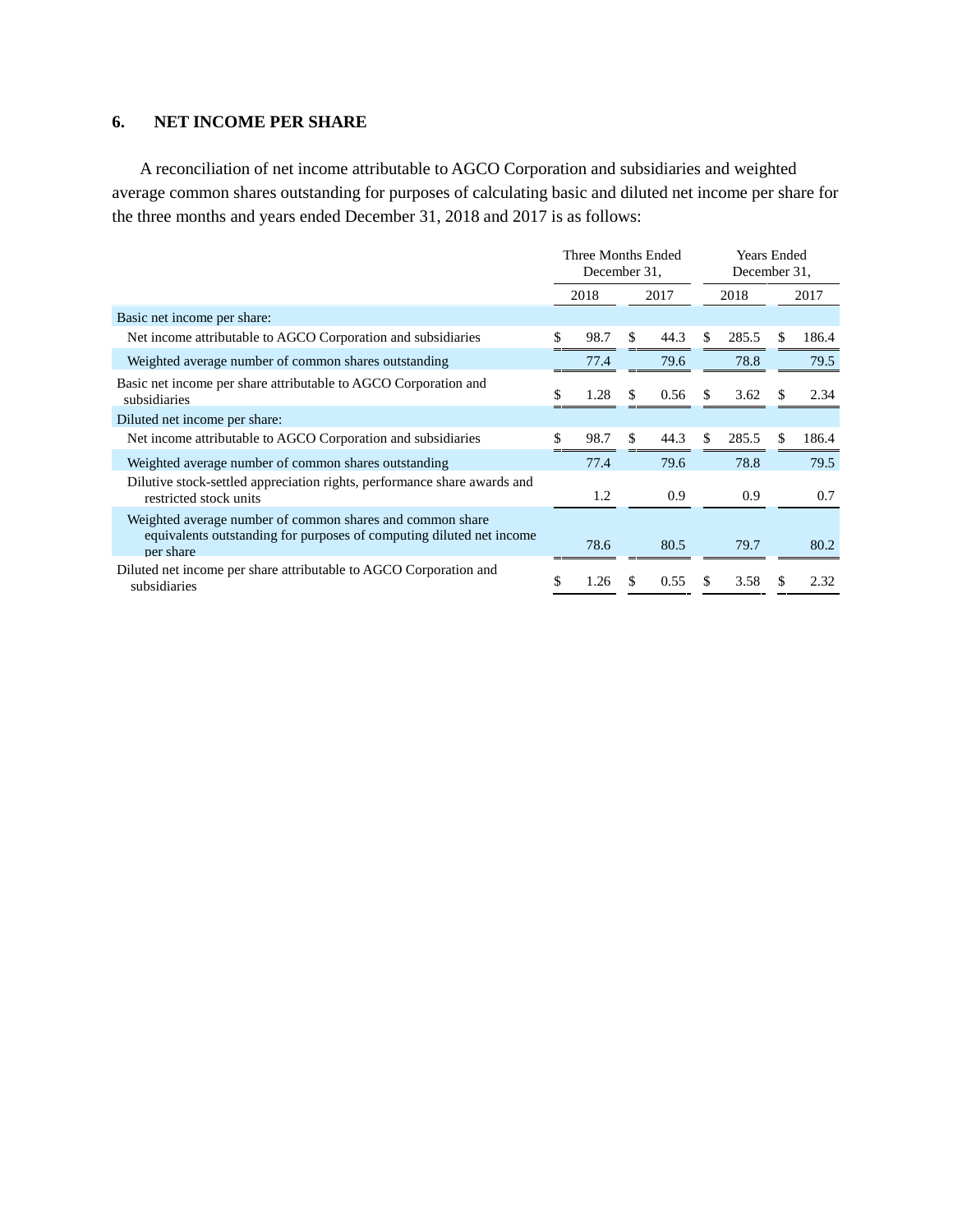### **7. SEGMENT REPORTING**

The Company's four reportable segments distribute a full range of agricultural equipment and related replacement parts. The Company evaluates segment performance primarily based on income from operations. Sales for each segment are based on the location of the third-party customer. The Company's selling, general and administrative expenses and engineering expenses are charged to each segment based on the region and division where the expenses are incurred. As a result, the components of income from operations for one segment may not be comparable to another segment. Segment results for the three months and years ended December 31, 2018 and 2017 are as follows:

| Three Months Ended December 31, | North<br>America |                  | South<br>Europe/<br>Middle East<br>America |                  |      | Asia/<br>Pacific/Afri<br>ca |                             | Consolidated |               |
|---------------------------------|------------------|------------------|--------------------------------------------|------------------|------|-----------------------------|-----------------------------|--------------|---------------|
| 2018                            |                  |                  |                                            |                  |      |                             |                             |              |               |
| Net sales                       | \$               | 531.2            | \$                                         | 276.2            | \$   | 1,511.7                     | \$                          | 273.1        | \$<br>2,592.2 |
| Income from operations          |                  | 6.2              |                                            | 10.6             |      | 185.0                       |                             | 22.7         | 224.5         |
|                                 |                  |                  |                                            |                  |      |                             |                             |              |               |
| 2017                            |                  |                  |                                            |                  |      |                             |                             |              |               |
| Net sales                       | \$               | 531.8            | \$                                         | 315.9            | \$   | 1,434.6                     | \$                          | 245.1        | \$<br>2,527.4 |
| Income from operations          |                  | 12.5             |                                            | 0.9              |      | 162.6                       |                             | 25.6         | 201.6         |
|                                 |                  |                  |                                            |                  |      |                             | Asia/<br>Pacific/Afri<br>ca |              |               |
| Years Ended December 31,        |                  | North<br>America |                                            | South<br>America |      | Europe/<br>Middle East      |                             |              | Consolidated  |
| 2018                            |                  |                  |                                            |                  |      |                             |                             |              |               |
| Net sales                       | \$               | 2,180.1          | \$                                         | 959.0            | \$   | 5,385.1                     | $\mathbb{S}$                | 827.8        | \$<br>9,352.0 |
| Income (loss) from operations   |                  | 103.1            |                                            | (10.1)           |      | 601.1                       |                             | 49.6         | 743.7         |
|                                 |                  |                  |                                            |                  |      |                             |                             |              |               |
| 2017                            |                  |                  |                                            |                  |      |                             |                             |              |               |
| Net sales                       | \$               | 1,876.7          | \$                                         | 1,063.5          | $\$$ | 4,614.3                     | \$                          | 752.0        | \$<br>8,306.5 |

A reconciliation from the segment information to the consolidated balances for income from operations is set forth below:

|                                     | Three Months Ended December 31, |  |        | Years Ended December 31, |         |      |         |  |
|-------------------------------------|---------------------------------|--|--------|--------------------------|---------|------|---------|--|
|                                     | 2018                            |  | 2017   |                          | 2018    | 2017 |         |  |
| Segment income from operations      | 224.5                           |  | 201.6  | <sup>\$</sup>            | 743.7   | S    | 624.4   |  |
| Corporate expenses                  | (34.3)                          |  | (33.6) |                          | (133.7) |      | (116.2) |  |
| Stock compensation expense          | (13.7)                          |  | (6.5)  |                          | (44.3)  |      | (35.6)  |  |
| Restructuring expenses              | (1.9)                           |  | (2.7)  |                          | (12.0)  |      | (11.2)  |  |
| Amortization of intangibles         | (15.5)                          |  | (15.5) |                          | (64.7)  |      | (57.0)  |  |
| Consolidated income from operations | 159.1                           |  | 143.3  |                          | 489.0   |      | 404.4   |  |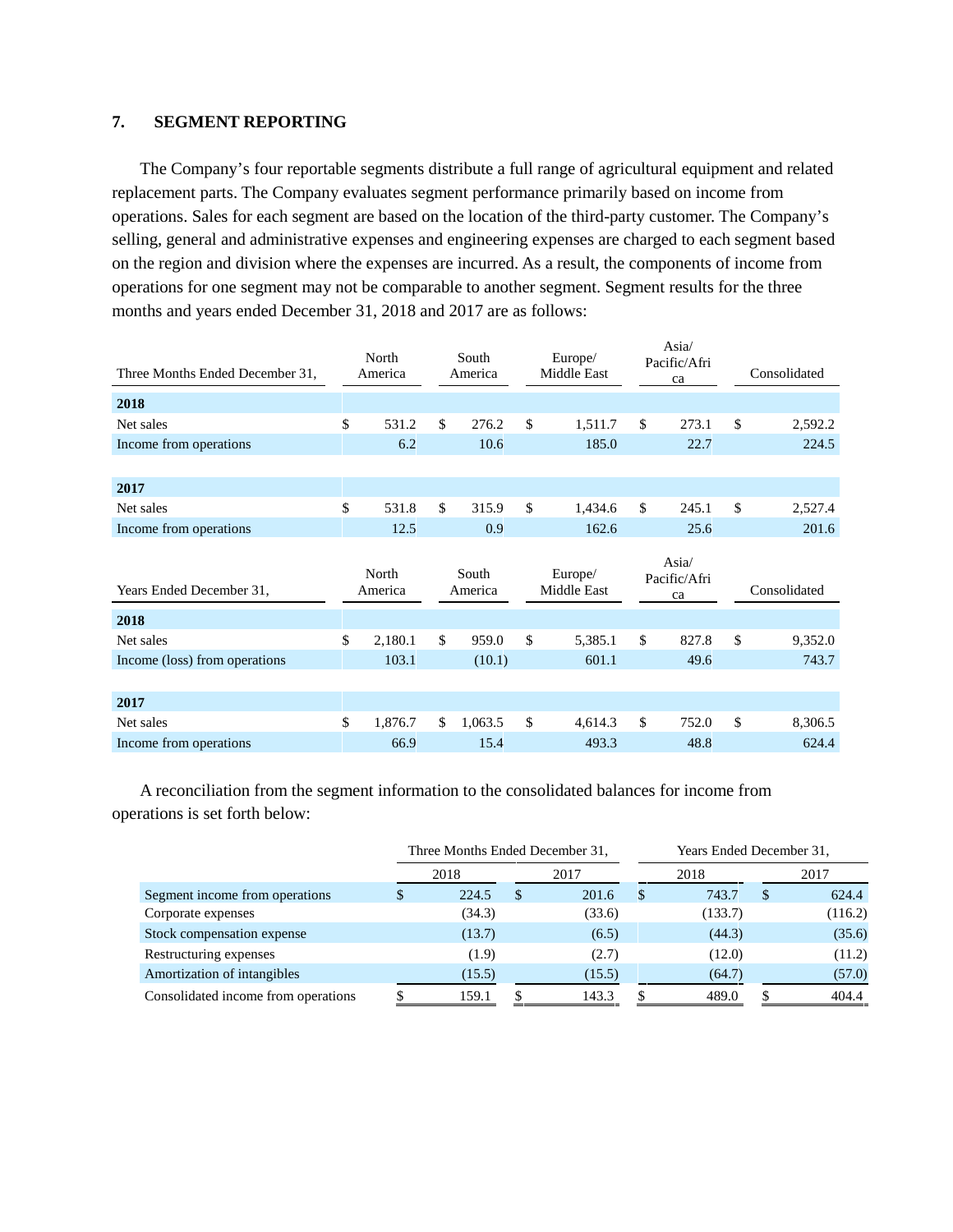#### **RECONCILIATION OF NON-GAAP MEASURES**

This earnings release discloses adjusted income from operations, adjusted net income, adjusted net income per share, net sales on a constant currency basis and free cash flow, each of which excludes amounts that are typically included in the most directly comparable measure calculated in accordance with U.S. generally accepted accounting principles ("GAAP"). A reconciliation of each of those measures to the most directly comparable GAAP measure is included below.

The following is a reconciliation of reported income from operations, net income and net income per share to adjusted income from operations, net income and net income per share for the three months and years ended December 31, 2018 and 2017 (in millions, except per share data):

|                                 |                                  | Three Months Ended December 31, |                  |                 |                                  |              |                                  |       |      |                  |  |                               |  |  |  |
|---------------------------------|----------------------------------|---------------------------------|------------------|-----------------|----------------------------------|--------------|----------------------------------|-------|------|------------------|--|-------------------------------|--|--|--|
|                                 |                                  |                                 |                  | 2018            |                                  | 2017         |                                  |       |      |                  |  |                               |  |  |  |
|                                 | Income From<br><b>Operations</b> |                                 | Net Income $(1)$ |                 | Net Income<br>Per Share $(1)(2)$ |              | Income From<br><b>Operations</b> |       |      | Net Income $(1)$ |  | Net Income<br>Per Share $(1)$ |  |  |  |
| As reported                     | \$                               | 159.1                           | $\mathbf{s}$     | 98.7 \$         |                                  | $1.26 \quad$ |                                  | 143.3 | - \$ | $44.3 \quad $$   |  | 0.55                          |  |  |  |
| Restructuring expenses $(3)$    |                                  | 1.9                             |                  | 1.4             |                                  | 0.02         |                                  | 2.7   |      | 2.4              |  | 0.03                          |  |  |  |
| Extinguishment of debt $(4)(5)$ |                                  |                                 |                  | 11.7            |                                  | 0.15         |                                  |       |      |                  |  |                               |  |  |  |
| U.S. tax reform $^{(6)}$        |                                  |                                 |                  | (8.5)           |                                  | (0.11)       |                                  |       |      | 42.0             |  | 0.52                          |  |  |  |
| As adjusted                     |                                  | 161.0                           | -S               | $103.3 \quad $$ |                                  | 1.31         |                                  | 146.0 | - \$ | 88.7 \$          |  | 1.10                          |  |  |  |

 $(1)$  Net income and net income per share amounts are after tax.

 $(2)$  Rounding may impact summation of amounts.

- $<sup>(3)</sup>$  The restructuring expenses recorded during the three months ended December 31, 2018 and 2017 related primarily to</sup> severance costs associated with the Company's rationalization of certain European, South American and Chinese manufacturing operations and various administrative offices.
- <sup>(4)</sup> The Company repurchased the remaining principal amount of approximately \$114.1 million of its outstanding  $5^{7}/8\%$  senior notes during the three months ended December 31, 2018. The repurchase resulted in a loss on extinguishment of debt of approximately \$8.8 million, including associated fees, offset by approximately \$1.7 million of accelerated amortization of the deferred gain related to a terminated interest rate swap instrument associated with the senior notes.
- $<sup>(5)</sup>$  During the three months ended December 31, 2018 the Company repaid its outstanding term loan under its former revolving</sup> credit and term loan facility. The Company recorded approximately \$0.7 million associated with the write-off of deferred debt issuance costs and a loss of approximately \$3.9 million from a terminated interest rate swap instrument related to the term loan.
- (6) During the three months ended December 31, 2017, the Company recorded a charge of approximately \$42.0 million resulting from the enactment of U.S. tax reform legislation on December 22, 2017. This charge was an estimate of the tax reform impact. During the three months ended December 31, 2018, the Company finalized its calculations related to the U.S. tax reform legislation and recorded a benefit of approximately \$8.5 million.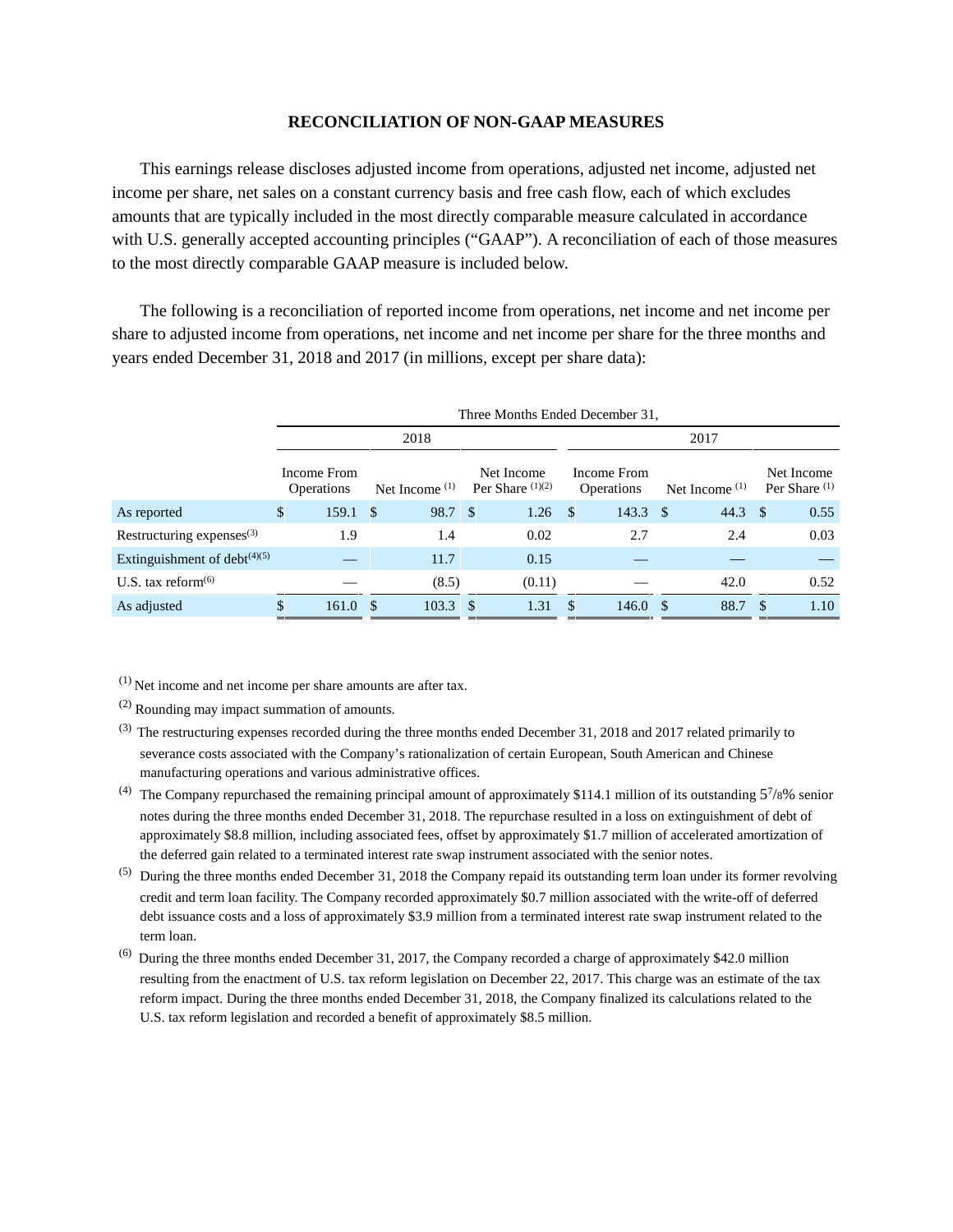|                                                                                         | rears ended December 51, |                           |                           |       |                               |                                  |       |                           |                                  |      |  |  |  |  |
|-----------------------------------------------------------------------------------------|--------------------------|---------------------------|---------------------------|-------|-------------------------------|----------------------------------|-------|---------------------------|----------------------------------|------|--|--|--|--|
|                                                                                         |                          |                           | 2018                      |       |                               |                                  | 2017  |                           |                                  |      |  |  |  |  |
|                                                                                         |                          | Income From<br>Operations | Net<br>Income $(1)(2)$    |       | Net Income<br>Per Share $(1)$ | Income From<br><b>Operations</b> |       | Net Income $(1)$          | Net Income<br>Per Share $(1)(2)$ |      |  |  |  |  |
| As reported                                                                             | \$.                      | 489.0                     | 285.5 \$<br><sup>\$</sup> |       | 3.58                          | $\mathcal{S}$                    | 404.4 | 186.4 \$<br><sup>\$</sup> |                                  | 2.32 |  |  |  |  |
| Restructuring expenses $(3)$                                                            |                          | 12.0                      |                           | 8.7   | 0.11                          |                                  | 11.2  | 8.8                       |                                  | 0.11 |  |  |  |  |
| Non-cash expense related<br>to waived stock<br>compensation <sup><math>(4)</math></sup> |                          |                           |                           |       |                               |                                  | 4.8   | 4.8                       |                                  | 0.06 |  |  |  |  |
| Extinguishment of debt $(5)(6)$                                                         |                          |                           | 24.4                      |       | 0.31                          |                                  |       |                           |                                  |      |  |  |  |  |
| U.S. tax reform $(7)$                                                                   |                          |                           |                           | (8.5) | (0.11)                        |                                  |       | 42.0                      |                                  | 0.52 |  |  |  |  |
| As adjusted                                                                             | \$                       | 501.0                     | 310.2 \$<br>- \$          |       | 3.89                          | - \$                             | 420.4 | $242.0$ \$<br>-\$         |                                  | 3.02 |  |  |  |  |
|                                                                                         |                          |                           |                           |       |                               |                                  |       |                           |                                  |      |  |  |  |  |

 $V_{\text{max}}$  Eq. 3 and December 21,

 $(1)$  Net income and net income per share amounts are after tax.

(2) Rounding may impact summation of amounts.

- (3) The restructuring expenses recorded during the years ended December 31, 2018 and 2017 related primarily to severance costs associated with the Company's rationalization of certain U.S., European, South American and Chinese manufacturing operations and various administrative offices.
- $(4)$  The Company recorded accelerated stock compensation expense associated with a waived award declined by the Company's CEO of approximately \$4.8 million during the year ended December 31, 2017.
- <sup>(5)</sup> The Company repurchased approximately \$300.0 million of its outstanding  $5^{7}/8\%$  senior notes during the year ended December 31, 2018. The repurchase resulted in a loss on extinguishment of debt of approximately \$24.5 million, including associated fees, offset by approximately \$4.7 million of accelerated amortization of the deferred gain related to a terminated interest rate swap instrument associated with the senior notes.
- (6) During the year ended December 31, 2018 the Company repaid its outstanding term loan under its former revolving credit and term loan facility. The Company recorded approximately \$0.7 million associated with the write-off of deferred debt issuance costs and a loss of approximately \$3.9 million from a terminated interest rate swap instrument related to the term loan.
- $(7)$  During the year ended December 31, 2017, the Company recorded a charge of approximately \$42.0 million resulting from the enactment of U.S. tax reform legislation on December 22, 2017. This charge was an estimate of the tax reform impact. During the year ended December 31, 2018, the Company finalized its calculations related to the U.S. tax reform legislation and recorded a benefit of approximately \$8.5 million.